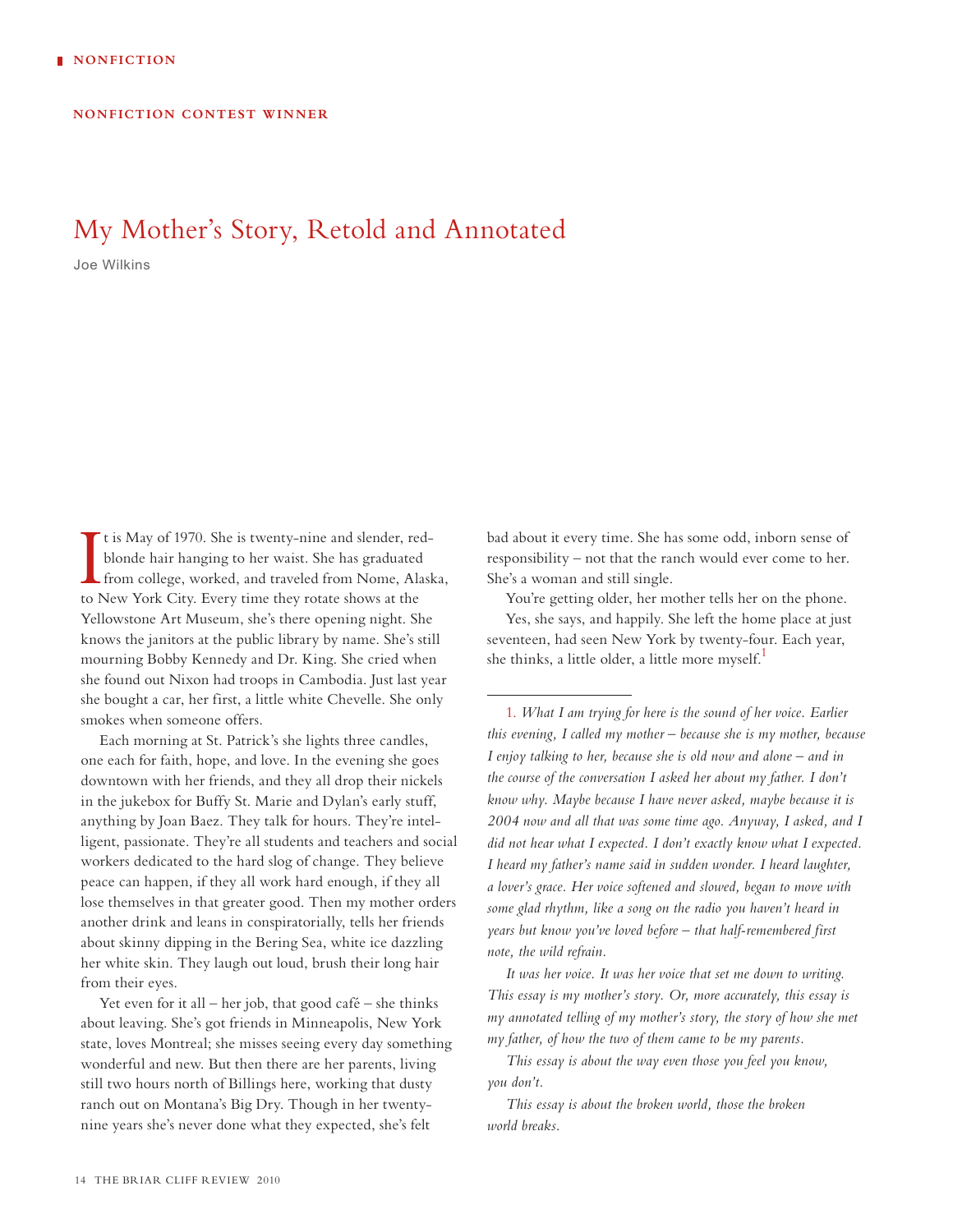*This essay is about itself, the way a story stoops and gathers up the pieces.* 

*This is about the song-like, unbroken sound of a woman's voice. It was May, she said, of 1970. He wore a snap shirt, collar on his shoulders. And there were flowers and mountains and – hold on. I'm getting all mixed up. Let me start again.* 

Lawrence, her younger brother, calls from Missoula. He's in his last year at the University of Montana and getting married in July. He tells her he could use some help getting things ready for the wedding. So, over Labor Day, she jumps in her Chevelle and drives clear across the state. She picks up a bearded hitchhiker out of Belgrade. Together, they pray for the students killed the other day at Kent State, and for all the soldiers ordered to do the killing.

Lawrence, his hair longer than ever, meets her at his apartment door. He brushes beer cans and newspapers off the couch so she can sit. He rambles on about his wife-to-be, his slender hands moving through the air – but he stops, suddenly, and takes his glasses off. He leans forward, looks at her, tells her he knows someone she has to meet. His name's Walt. He's seen her picture. He's interested.

She's not interested. She's embarrassed, aggravated. Lawrence should know she's not looking. Her job just doesn't leave her any time; there are too many needy families out there. Besides, this Walt is nearly three years younger than she is; she only dates older men. They're more mature, she says, and considerate. But Lawrence insists.

Walt's dressed in pressed slacks and a collared shirt. His hair is deep black, not long but thick and wavy. He wears sideburns, his shoulders straight as boards, and his thick chest tapers to trim hips. They walk downtown in the sunset shadows of the Bitterroot Mountains, at this altitude the lilacs just in furious blossom. They wait in line at the movie house and see M\*A\*S\*H. He laughs easy and often. They go for a drink afterwards. He knows the bartenders and orders beer for them both. He tells her he likes her name, Olive. It sounds Southern, reminds him of home. Home is North Carolina, a farm along the bottom lands. He tells her about mornings when fog moved in off the cypress swamp and mixed with the heady smell of curing tobacco, and you could drink dew from the magnolia leaves. But after his time in the Army, testing chemicals and all kinds of things down in Panama, he wanted to keep moving, go west and take it all in. A buddy in his unit said there was good fishing near Missoula, so he applied to the university. In December he'll graduate with a degree in forestry. He's fallen in love with Montana, the plains pouring east off the front, the rocky rumple of mountains – and especially Glacier Park. He's worked there the last three summers and is going to do it again. He invites her to visit him. He'll take her into the back country, they'll ride horses through the pines, he'll

show her the best streams to fish. He tells her he'll write her, says she is as pretty as her picture.

She likes the way he talks but doesn't believe a word he says*.* 2

2. *My mother paused for the first time here.* 

*I heard her breathe, shift the phone a bit, and I suddenly remembered she was talking about herself. I had forgotten for a moment that this was not just another story but her story. I had even placed myself in the role of the hitchhiker, my wife as one of the women at the coffee shop; my wild-eyed friend from college was Lawrence. But they were both actors I couldn't place. The kind you think might have had a part in that indie film – but never the hero, never the romantic lead. Yet here they are, believable and surprisingly sure. I decided they could stay. But I cut my wife, my friend. This is her story, I thought. Not mine.* 

*But that pause, I'll make that mine, that charged space of silence. For even now – hours later, in my office, splash of streetlights at my window – I can close my eyes and see her standing on the kitchen's cracked linoleum, her weight shifted over to her one good hip, the plains wind worrying the duct-taped window she stares out. As she begins again her story.*

The first letter arrives three days after she gets back to Billings.

It's Thursday, nearly suppertime, and she's tired. She's thinking that the state is broke and takes it out on children, that too many of the families she works with are right at the edge – not enough money for rent and less for the doctor. All these places are so sad: just brick apartments, crying babies, the stink of smoke. She's upset as well about the conservative, book-banning ignorance all around, and now another headline from Cambodia. She wonders why she doesn't leave, go back to New York City, maybe down to California, travel again, just drive, take a look at things, curl up at night in the backseat of the Chevelle and read by starlight.

But this letter is something else – polite and charming, direct. He says he's coming over to the east side of the state next week with his friend, Jack Peters, to visit Jack's parents in Bridger before they both go to work up in Glacier for the summer. He'll take her dancing, if she doesn't mind, when he gets in on Tuesday. She feels dizzy, flushed. She can't seem to make it stop. He was rather handsome.

 $\mathbf{B}$ illings is her town, the biggest and fastest growing in the state, and she wants to impress him, so she takes him to that place downtown where the house band plays jazz and the drinks come in crystal glasses. He fidgets with his napkin, looks around too much. She asks if he'd like to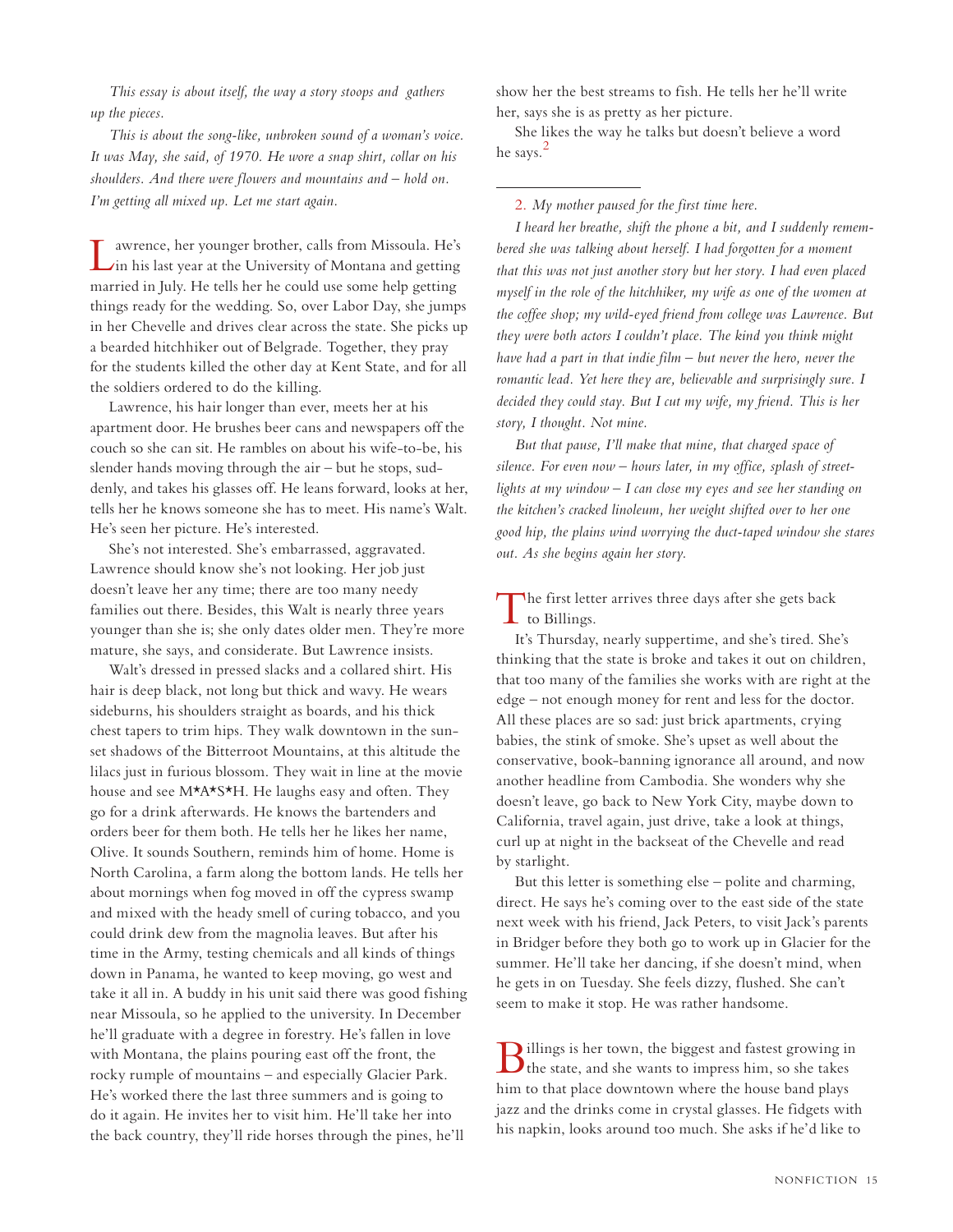go somewhere else. He stands right up, says, Yes, please.

She takes his hand, leads him out, and they walk down 1st Avenue, make their way past the sweet manure stench of the public auction yards and the sulphured belch of the sugar beet refineries. When they pass some ramshackle honkytonk called Bar 17, he stops and smiles, swings wide the wooden doors.

They dance the Texas swing. They sweat and drink cold bottles of Rainier beer. She likes how he moves, takes the lead so easily. Over the whine of the fiddle, the lilting steel guitar, he leans in close and tells her she's beautiful. She blushes, and the band starts into an old Carter Family ballad, "When the Roses Bloom Again." She tells him she heard Johnny Cash sing this one at the state fair last summer. He says it's one of his favorites. They stay on the dance floor. They're close, very close, moving slow.

She is in his arms. $3$ 

3. *This happiness was too much. She jumbled time, told me they didn't talk about marriage that summer, or the next fall, but she thought about it a lot. I was only half-listening. Already my part in this story was beginning. With that embrace at Bar 17, that slow dance, those two young actors irrevocably changed. Even in the easy sway of their youth, their faces began to pall and weary; their faces became my parents faces, those tired faces I memorized on August nights, moonlight pooling through the windows. He would be always in the easy chair in the front room, laid back, his bony feet and ankles sticking out awkwardly from beneath a wool blanket. There was the rasping sound of her calloused hand over his stubbled jaw, then along the back of his bald and flaking head. It was so hot that summer. And each of his unintelligible cries pulled me from some cool dream of river water back into my twisted, sweat-damp sheets. Only her touch and the sibilance of her shushes calmed him, calmed me.* 

*How able she was then, how in control. Yet he took the lead. On the phone tonight the words spilled so quickly from her, as if of their own volition, as if story has some power over lips and minds and limbs: Dancing, she was saying, every night that week. He came in every night that week and took me dancing.* 

 $\bigodot$ h, and this, this too: He's working at the park. He knows someone who flies a charter plane between Billings and Great Falls and gets her a seat sometime in late June. She flies into the Great Falls airport, just a tin hangar out on the plains, and he and Jack pick her up wearing cowboy hats, jeans, and boots. They've been riding trail, and she can smell the strong musk of horse on them. He reminds her, she thinks, of her cowboy father coming in from a day riding for strays back on the Big Dry – but then he smiles

and the thought dissolves in waves. That night they drink Kessler Beer and bourbon whiskey straight from the bottle at the Izaak Walton Inn, where the only other woman at the bar is an old blood Indian everyone calls Mother. They stay till the small hours of the morning, and the next day Jack wakes up to go back to bed. So the two of them ride through the mountains together, just the two of them, cool wind across their faces. They pick wild strawberries, cook brook trout in bacon grease over a pine fire, sleep in a wash of stars.

And each weekend after, they cannot help themselves. One of them gets a lift with a friend or hitchhikes to the other. She feels electric each Friday evening, in a stranger's car, music loud, the windows down, the sun falling red and wild, as they rush by Grass Range and Great Falls and on up past Dutton, and she sees the wheat fields, sees the green wheat pale, and turn gold, and finally deeper gold.

And summer's over. He has to study for his comprehensives; they write letter after letter, so many letters. After graduation, he drinks all night with Jack, and then flies back to Carolina. He's gone so long! She marks off the days with a stubby pencil.

Finally: January, 1971, snow on the streets of Billings, and she gets a call: he says he's got a full-time job with the Forest Service, in Seattle, and starts in two weeks. Will she come with him? Will she marry him?

And the world collapses, and it is only the two of them, and war and poverty and her friends and all the books she's read and all the places she meant to travel and the great distances of Montana no longer matter, because he is asking her to marry him.

The old priest at St. Patrick's has seen her there in the mornings, lighting candles. He figures she's close to thirty and ought to know by now what she's doing, so he goes ahead and marries them in the church, even though this grinning kid with the mustache and too thick sideburns is Baptist.

She wears her mother's dress. He's bought a secondhand suit that he can wear to work next week as well. Her parents are there, her father in hat and boots, and her brother Lawrence. No one from his family makes it up, but his mother sends her his favorite biscuit recipe. The priest says the greatest of these is love, and Jack Peters sneaks two dollar champagne into the church basement in soda bottles.

Walt and Olive, husband and wife, drive off after the reception in their white Chevelle; they're headed farther west: his foot is heavy on the gas, the wind is icy cold, but they are fast and warm. He sings some Gordon Lightfoot songs, some Johnny Cash songs. She claps and laughs. They drive on through moonlight and snow covered mountains and the wide and darkening sky.<sup>4</sup>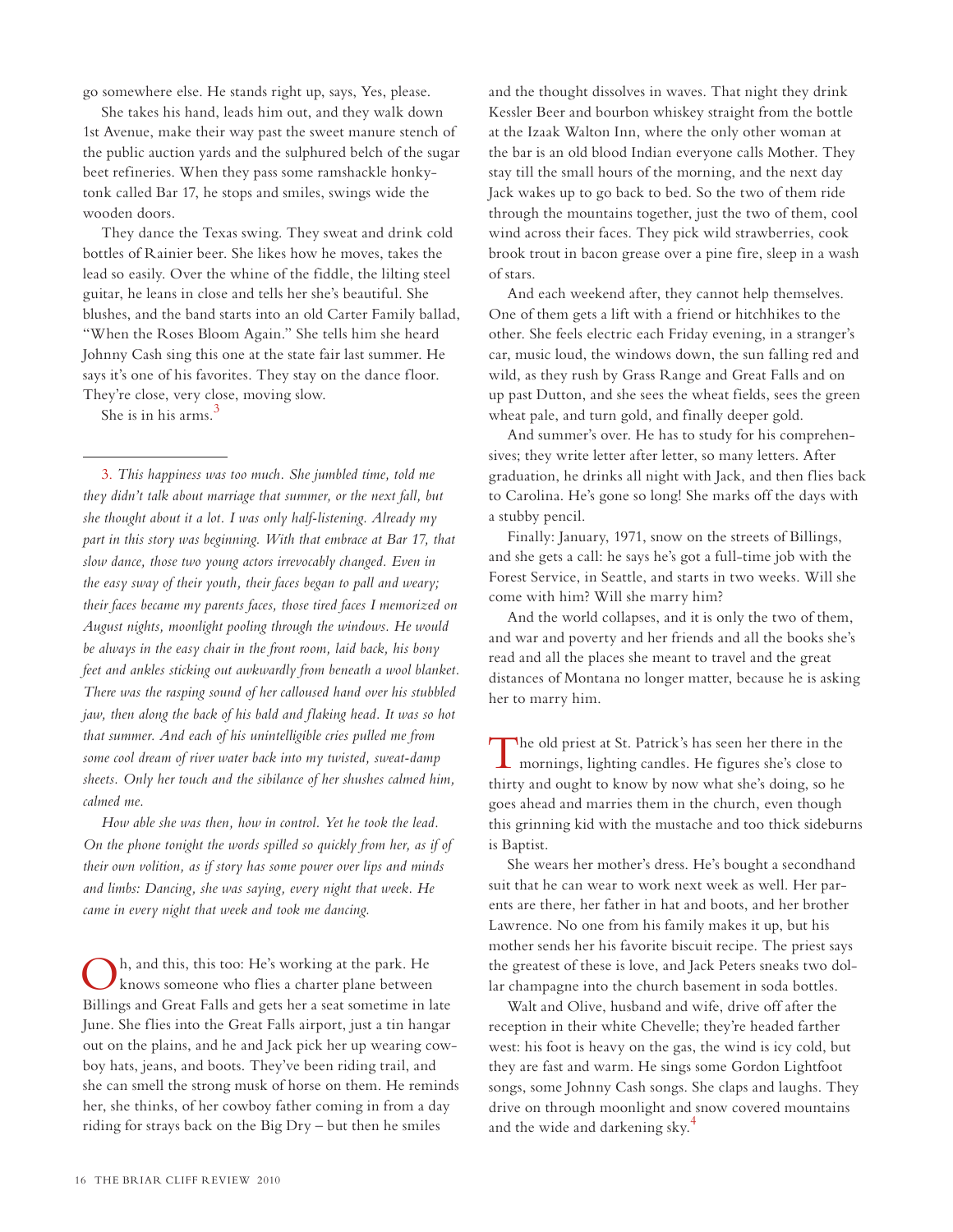4. *The sky, too, is mine. It was evening – she told me that much, how they drove all through the night – but the darkening sky is mine. I was years ahead of her, you see. She was on her happy way to the rainy west, but I was watching her step through the dry stalks of a drought-killed field, my little brother crying on her hip. I was wondering how the world goes so wrong? How this wild mountain of joy ends up in acres of sun-blown dust?*

*Theodicy, believers call it: the wondering and explaining, the wrestling with what one must understand as God's justice, with the fact that a good and knowing God has chosen for some of us this, and for some of us that. Has said, I give you life. I give you life. And you, I give you pain.* 

*Can we trust any God fickle and vicious as this? And what are we to do then with our parents, our first and mightiest gods?*

 $\bigcap$  he likes Seattle, works in a library, reads, listens to lec- $\sum$  tures. She thinks she could live here – but he doesn't. He hates the traffic, the freeways, the gray rag of cloud where the blue sky should be. After just six months, he requests a transfer to the mountains of Durango, Colorado, where she finds work at a hospital and finds out she's pregnant. It's a girl. He's excited, boyish in his enthusiasm – hammering together a playpen and packing his little daughter all over the mountain trails of the four corners. She learns to cook and sew. She makes biscuits and potato pancakes and all his favorites. She spends hours on intricate pink dresses, nurses their daughter as the nights get hot, the soap smell of cactus flowers lifting in the wind. She even starts a garden, though she never harvests.

They're eating enchiladas and drinking cold beer at a ramshackle place just out of town, when he takes a long swig and tells her he can't stand it any longer. With the promotion, he sits at a desk all day long and looks at maps. He's lucky if he gets two days in the mountains all month. He pauses, then looks her in the eye and tells her he's been talking with her father – struck a deal in fact. Found a way to be out on the land every day: Her father's agreed to split his place back in Montana. He's going to give them a good price for the irrigated farm along the river, and then they'll have the first crack at the pasture up north when her father retires.

She is surprised. She loves Colorado. She doesn't know what to say. She finishes her enchiladas.

 $\bigcap$  o they're going back to Montana, to the sagebrush and dust of the Big Dry, to the place where she was born, the place she left so long ago. They drive out of Durango as the leaves of the aspen trees along the Rocky Mountain front begin to yellow, Wyoming takes forever, and then they finally meet the Musselshell River out of Roundup. They turn off Highway 12 and down the gravel road. Her parents

greet them from the porch. Her father tells them that they get the main house, winks—says they'll need it for all the kids, that he'll build a smaller grandpa and grandma house just down the road.

Walt's ecstatic, rough and joyful in his new work, waking at dawn, hauling lumber for the new corrals he's planned. And Olive, her hair cut newly short, their colicky, crying daughter held in her thin arms, paces all day along the white and yellow linoleum, the cracks just beginning to show here and there. They are living now far north even of Billings and her old friends, in a county with only a single paved road laid right through its heart, out in the great and perfect isolation of the Big Dry*.* 5

## 5. *Here, my mother's voice broke for the first time.*

*She was close to the end of all this – there in place and soon to be in time. She used to lecture my brother and me, telling us, after one of our frequent fights – our eyes red and wet, our jeans dirty and torn – that we had to save our strength, that together we had to fight this hard world. She told us no one would give us anything, that we had to work hard for everything, that we had to get good grades at school and save our summer wages – because then someday we could get out of there and go off to college. We couldn't mess around, she told us, with nonsense like fistfights or rodeo riding or the smooth glass of whiskey bottles, as all of that would only hold a body here, would only chain us to this place.* 

*And, for the most part, I believed her. I read all the time. I'd lie down for hours under the cottonwoods with the pages of a book my sky; I'd find a corner of the house and disappear into some other world for days. In the fifth grade, they moved me up to high school math and English. In high school they invented classes for me to take after I'd gone through everything else they offered. I studied hard and wrote essays and even won trips to conferences and competitions. By sixteen I had traveled, in my patched jeans and dusty tennis shoes, from San Francisco to D.C. My brother, a year behind me, did just as well in school, and by that time my sister was already off at college.*

*Yet it was anything but easy. Truly, my quickest, first memories of growing up out on the Big Dry are of walking each day to the dry river, walking back through our sun-bitten fields, the dust rising in them – and my mother, down on a knee, her hands in that dust. Though she kept the worst of it all from us, we couldn't help but notice the patches in our hand-me-down jeans, her arguing with the mechanic about the bill. Two reporters came from Boston,* the *Globe. I don't know how they found us. It was as if she had permission. She spilled our story. She was crying and the lady reporter – a woman with skin black as coffee – was crying and the photographer took a picture: my mother, slender, her long hair lifting in the plains wind. The dry, cracked soil of what was supposed to be a field of oats*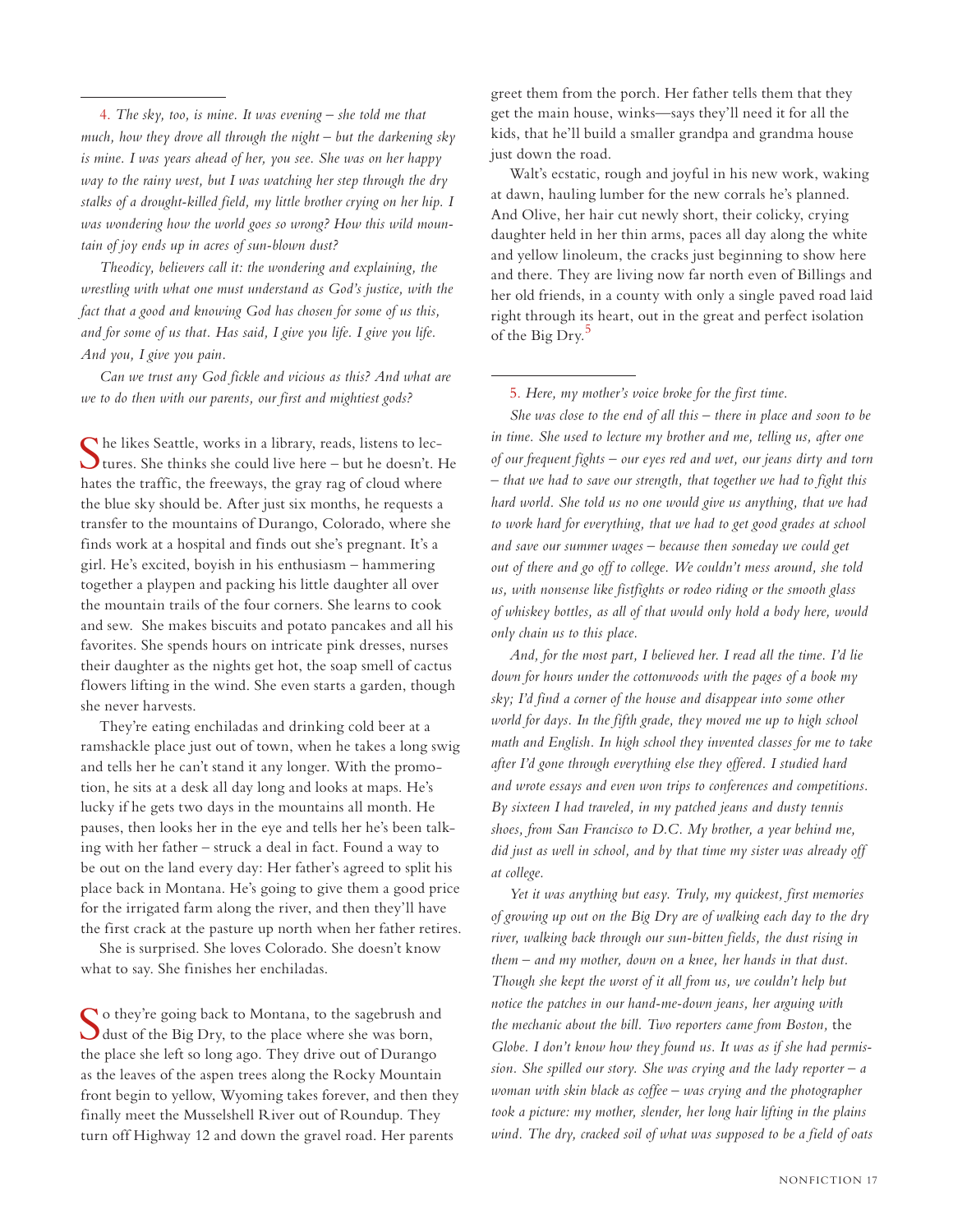*beneath her feet. And in the far corner, in her long shadow, I sat sifting dust.*

*Even with all the blessings in the world, that place was hard and desperate. It was a place of such tremendous ruin. I saw it all around me. There was the day Justin came to school after his uncle beat him with a logging chain, and I remember the night Bryan got t-boned by a trucker making time down Highway 12; they held the funeral in the school gymnasium, and Bill Calvin, the toughest kid in school, ran out crying. Though my friend Adam won a college scholarship, he never went. Instead, he robbed a liquor store two towns over and did time. I see him now and again when I come home; he's so kind and broken. Like Barry, who would buy beer for us, if we brought out some high school girls. My brother's old girlfriend works now at a strip club. Mine, whose long, strawberry hair fell in waves down her back, took up with some cowboy from Oklahoma when she was nineteen. A few years later, when she tried to leave him, he drove her out onto the prairie and shot her dead.* 

*This is the Big Dry – the railroads gone, the oil gone, the rain just never falling – a place full of alcoholic cattle ranchers who never bothered with high school and fundamentalist farmers' wives whispering about the science teacher. And beyond the iniquity of wind and want, like any place of deep poverty and unsustainable ways of life, there is the slow erosion of imagination, of any hope for something better. So, if you are, say, a boy who lives inside your head or girl who dreams of peace and other silly possibilities – you better knock it off, you better step into this: the only world you'll ever know.* 

*But she said no. She had us, my brother and me, by the dirty collars of our shirts, and she knelt down. She said no. This isn't the way it ought to be, the way it's going to be. She said there's something better. She said keep dreaming. So we did. And, like our older sister, we made it out, we left her there.* 

*And that's what I thought we had to do. But in her story, in her voice, I hear now what possibilities she had. I hear, like us, she left. But why come back? If this was all there was, that's one thing – but she came back. She chose this. Or, she chose him, he chose this, and then, I guess, some god said, Suffer. What if she'd said no? What if she'd said anything?* 

*She grew up here, too. She must have known. Though she pushed us hard as hell to get out, she followed him back in. She followed him.*

She says they're happy, farming their land, making a go of it, their faces chapped of prairie wind. He gets along well with her father, works hard all week, drinks at the Sportsman Bar on Friday night. She puts in another garden, nearly two acres. The tomatoes grow like weeds, cucumbers dazzling quartered and splashed with salt. In the heat

of August they curl up together on the foldout couch in the cool basement and listen to Lightfoot records on their new HiFi. The years are wet and good. The wheat sells, the barley sells, the sheep get fat. He's elected to the school board and the Musselshell County Irrigation Association. She runs the Altar Society at Our Lady of Mercy. They are respected all down the valley. They try for another child. They want a boy. The years go by with nothing – but still they try, because they have faith, and they have faith, $6$  and in the late fall of '77 she finds out she's pregnant again.

6. *The stubborn faith that says wet years on a land everyone calls the Big Dry will stay, that says the world is good and so is God and they are young and strong and blessed. They want a son, and I want her to stop this story: No, I want this story for myself. I'll tell it the way I want to tell it, the way it should have been. I'll tell them to get out of there, go back to Seattle, Durango, anywhere. Tell her to take him to a VA hospital because there is a poison in his veins. Those chemicals they washed across the land, down in Panama and on their very fields, are in him now, they're attacking his cells right now, and those idiot country doctors in Roundup are wrong: It's not ulcers. It's cancer. I know all this, know there are years of hardscrabble, dry-river poverty to come, know what they should have done – but he's the one. Even if this story's mine, it's not. Tonight, on the phone, my mother told me the story of my birth, which is always his story, the birth of his son: He is dead, and I am his son.*

The sun spills into their room, and she wakes to pain. They drop their daughter off at her parents place and drive to Billings, singing all the way. The Chevelle runs strong. It is early May, and the rains have come down all spring, the grass already tall and thick, the Musselshell River running deep and full and dark brown.

At the hospital she watches him: he won't take no for an answer; he scrubs up, puts on a white coat, and follows the nervous young doctor into the delivery room. She is so happy he is there. She takes no pain-killers. She sweats and screams. He is there. She holds on to him. She holds on to him. There is a gush of blood, and he is there. The doctor hands me to him. He holds me first. He is covered in blood, her blood and my blood, and he leans down to her and whispers, "We got our boy."

*And my mother's voice then was the voice I am used to, that of a woman near seventy, a widow longer than a wife. She complained about the president, asked about the weather in Idaho, told me that it finally rained last week and her garden needed it.* 

<sup>7.</sup> *The last words, too, are always his.*